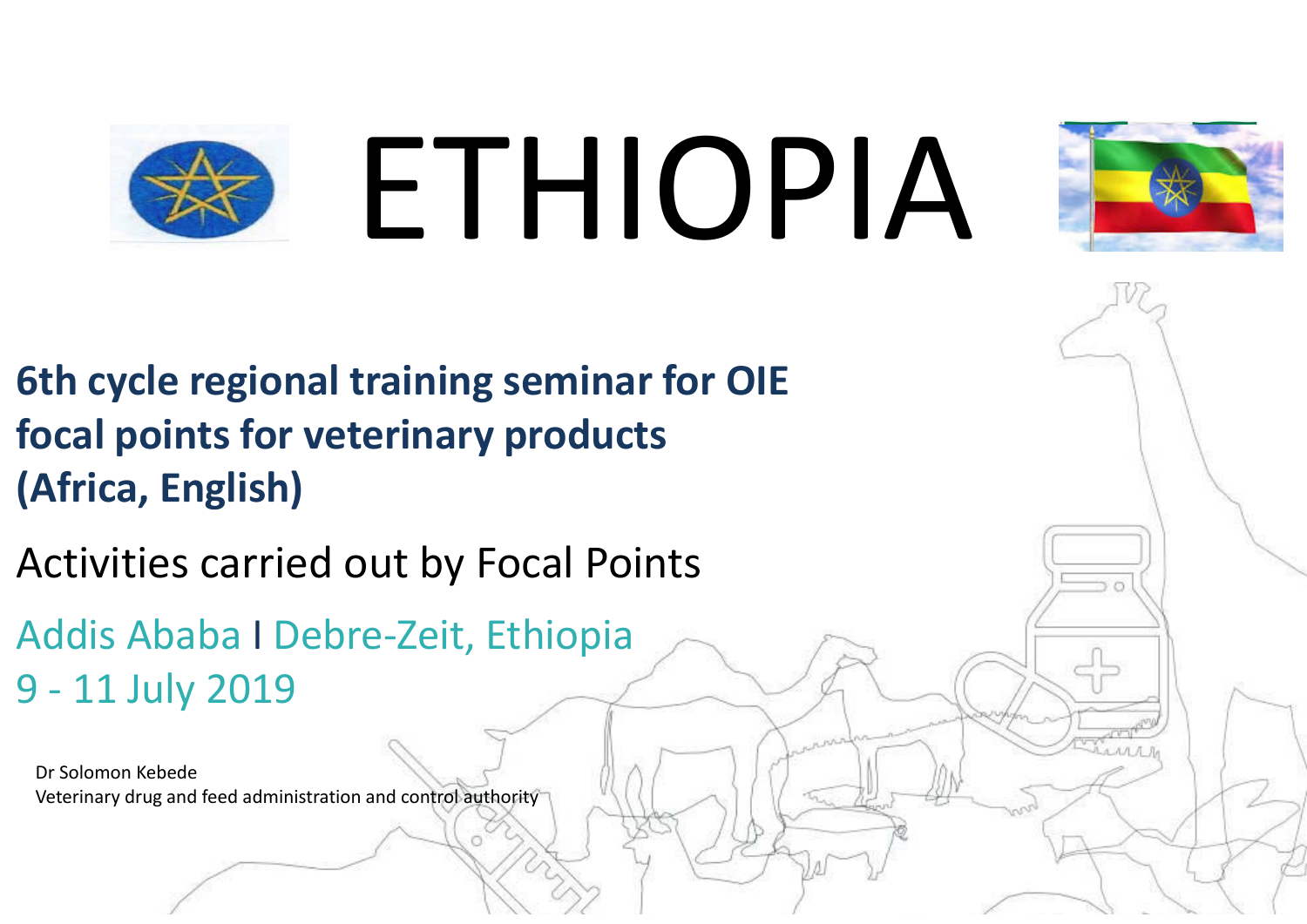## **Outline**

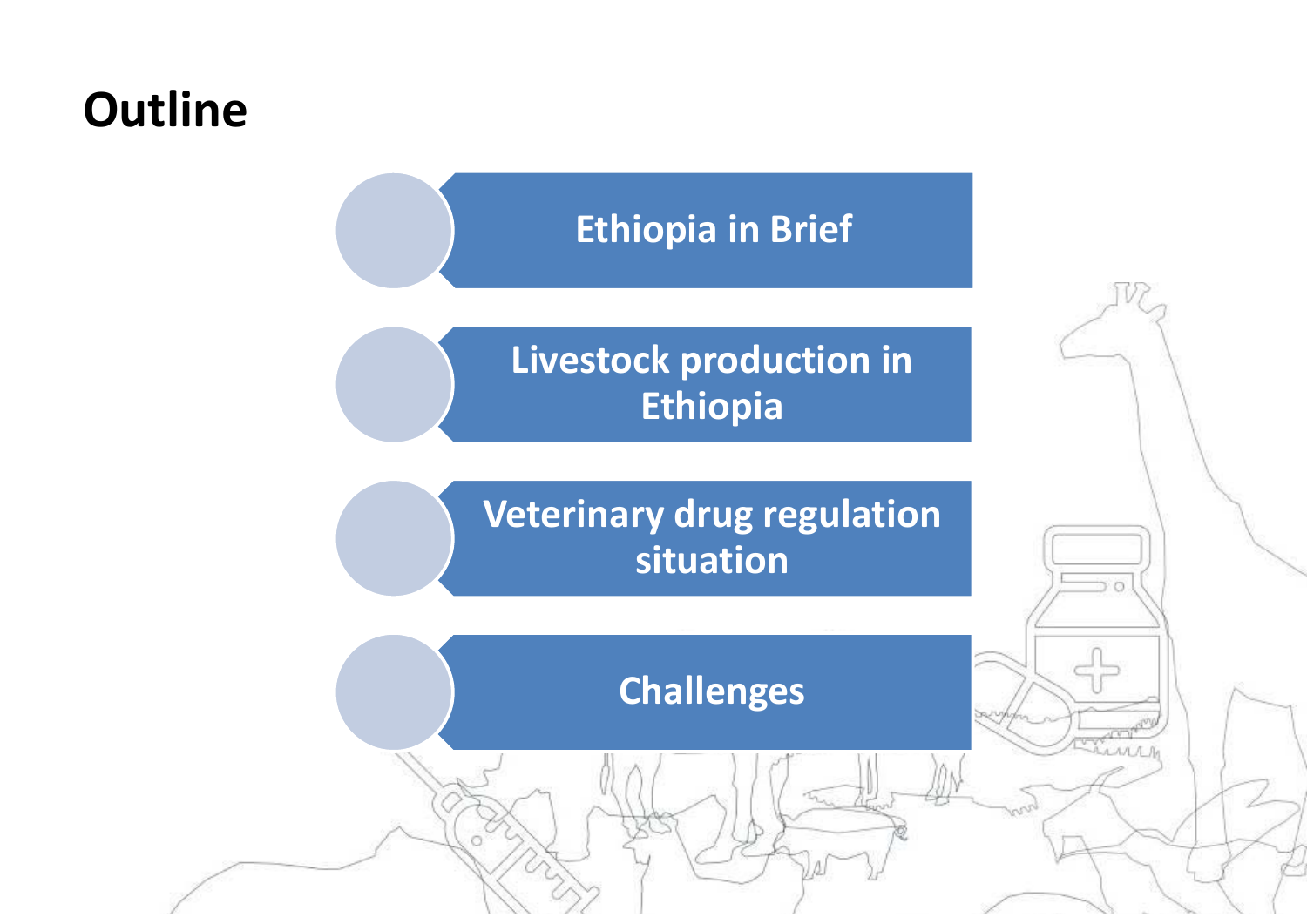## 1.1. Location, size and population



 $\bullet$ Population (2018) – 107 million

- Ann. G. rate 2.9%/annum
- Density 94 person/ km<sup>2</sup>
- •Under 15 - 46%
- •15-64 Yrs - 51%

Source: Worldometer 2018- projection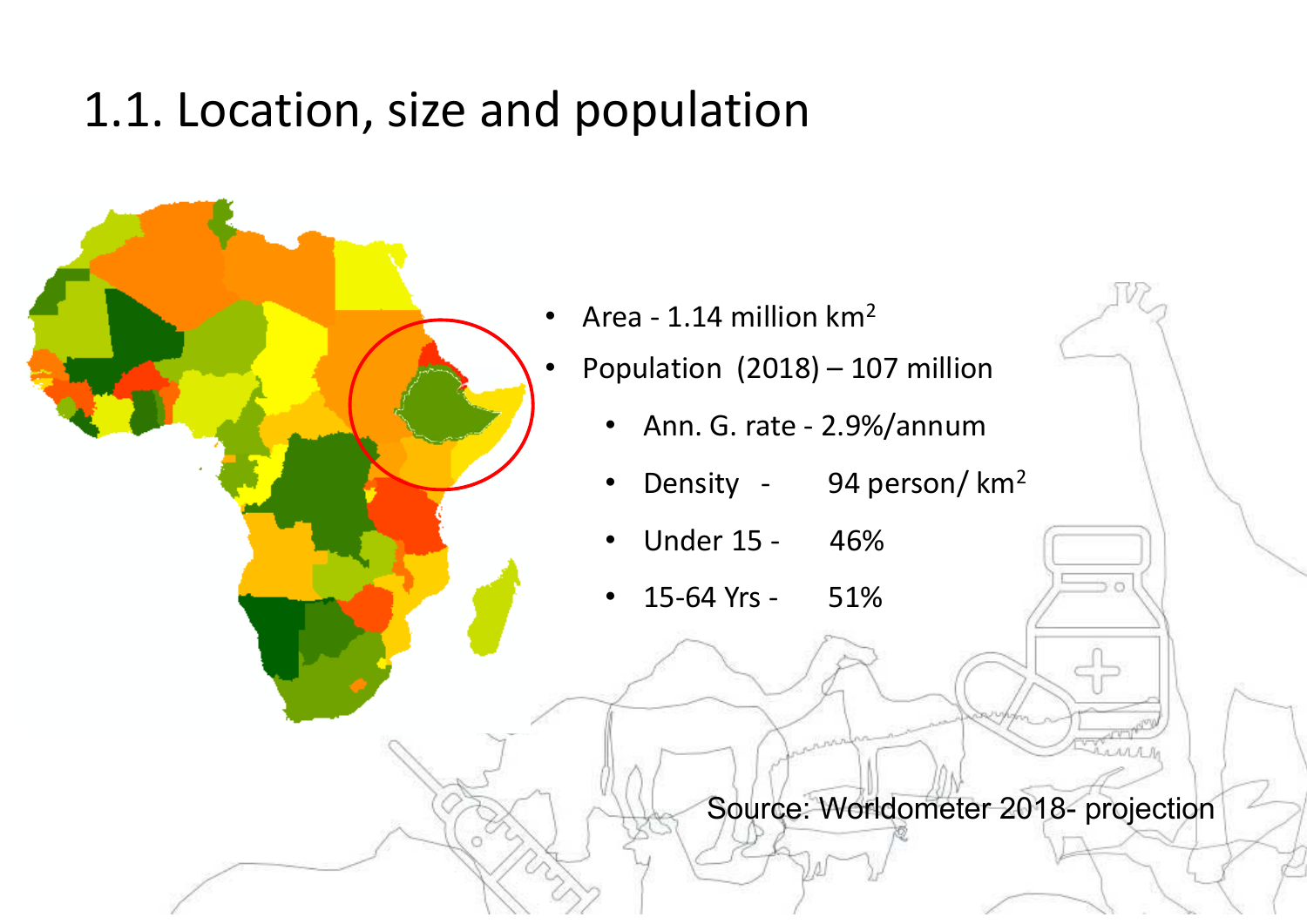## 1.2. Administrative boundaries

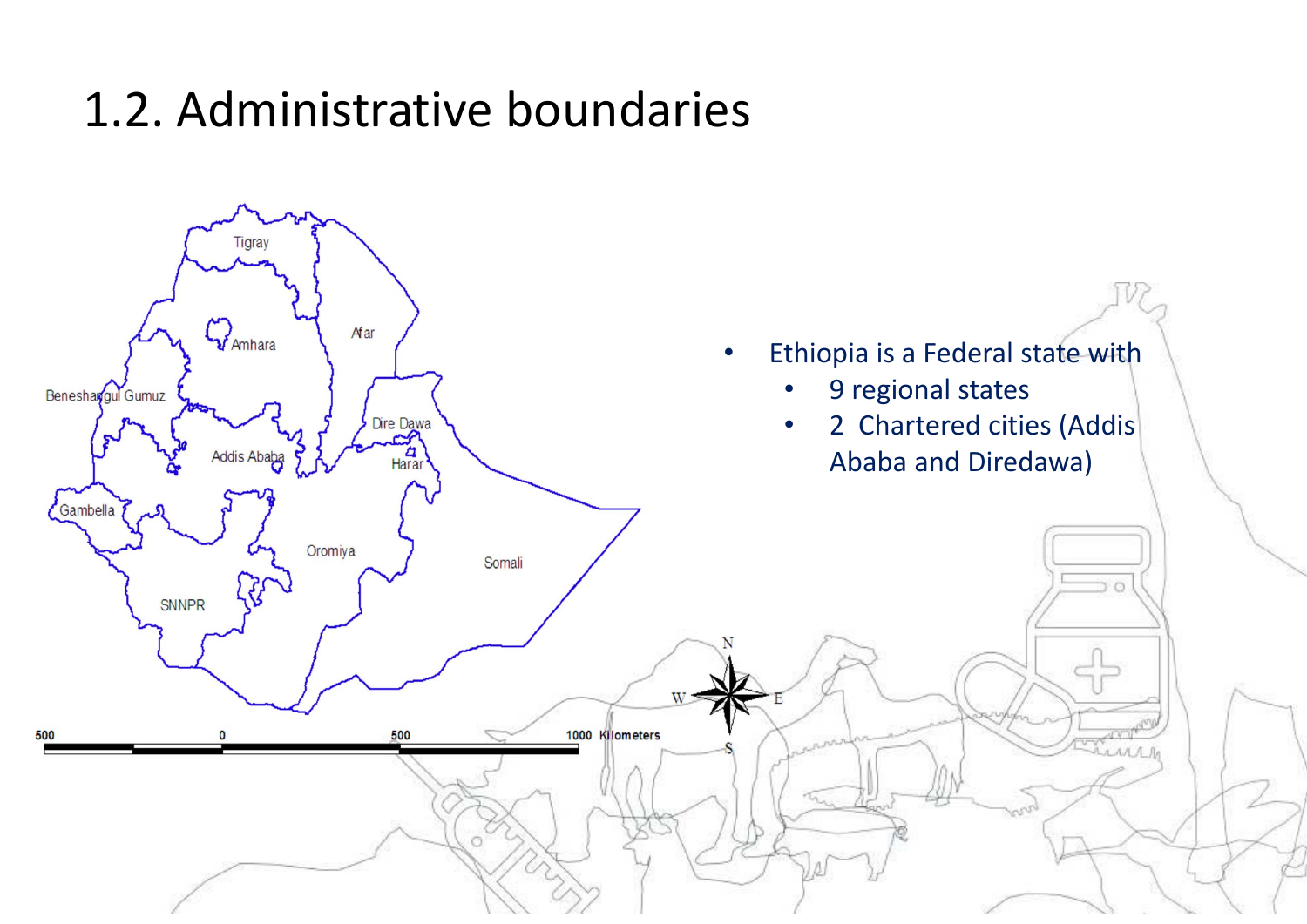## 1.3. Agro-ecology

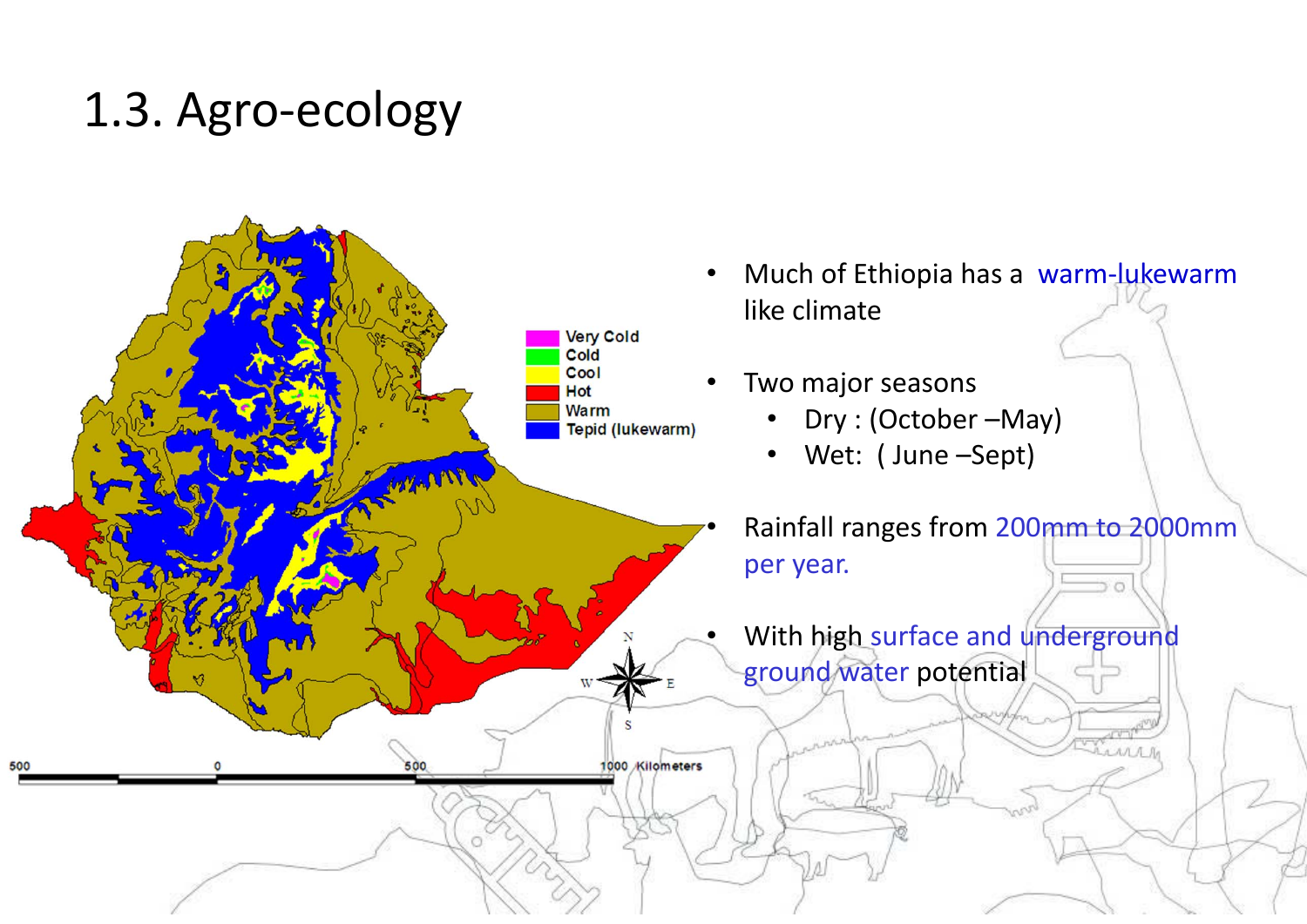## Agro-ecology cont.

- Classifies the country into three geographic/agro-ecological zonation:
	- **Pastoral agro-pastoral** the focus is on livestock development
	- **Crop-livestock- moisture deficit**  the focus is on livestock agriculture –particularly small stock and bee keeping. Crop playing a subsidiary role.
	- **Crop-livestock- Sufficient moisture areas**  the focus is on Crop Agriculture. Except in some specialized areas (dairy, noultry and feedlots) livestock has subsidiary role



### **Pastoral, highland and interface areas**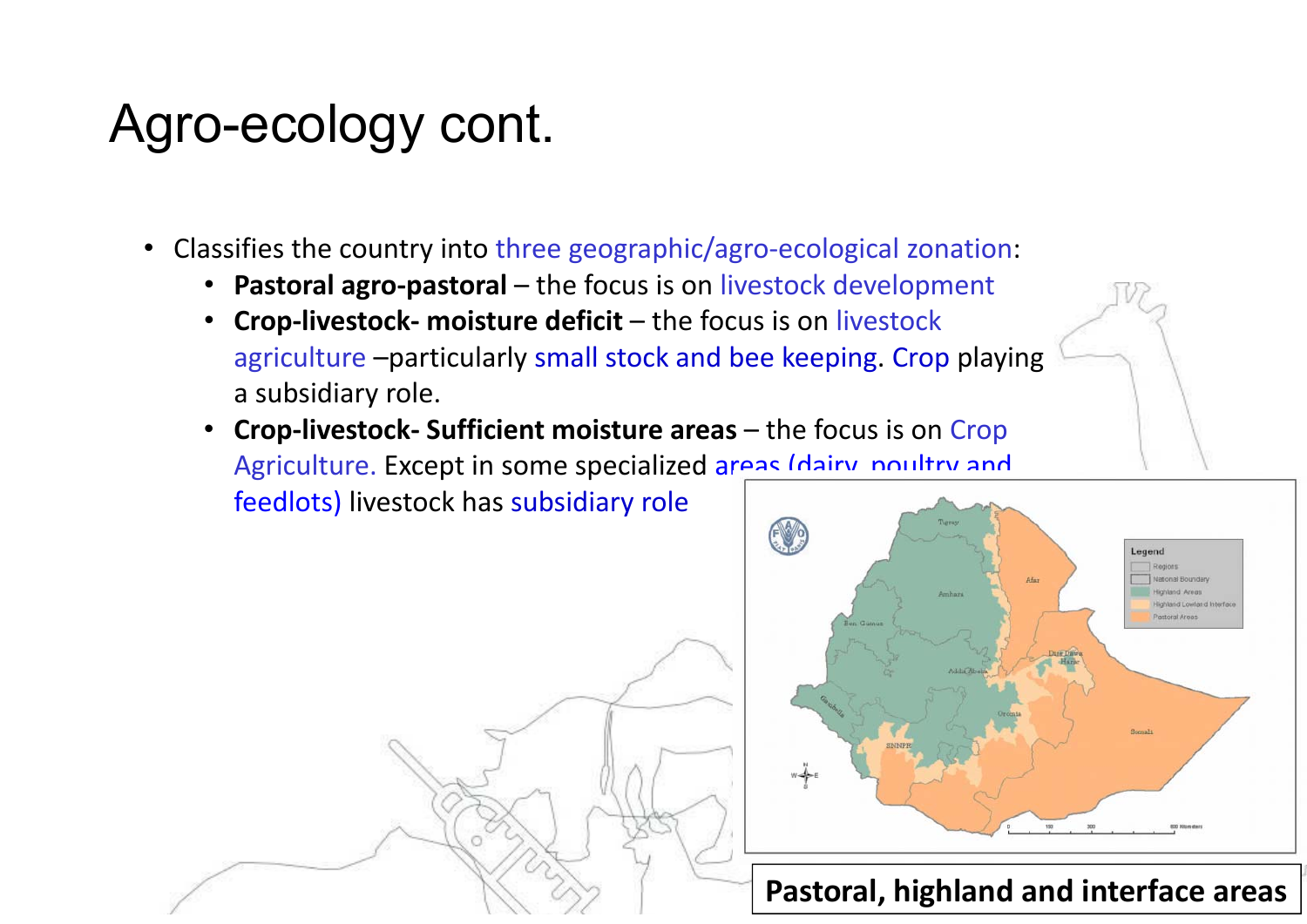## 2. Livestock production in Ethiopia

| <b>Species</b> | <b>Number in</b><br><b>Million</b> | • Provides livelihood to11.3 million<br>$(68%)$ rural HHs<br>Contributes ETB150 Billion/yr which<br>$\bullet$<br>accounts for 17% of the GDP and |
|----------------|------------------------------------|--------------------------------------------------------------------------------------------------------------------------------------------------|
| <b>Cattle</b>  | 59.5                               | 39% of the agricultural GDP                                                                                                                      |
| <b>Sheep</b>   | 30.7                               | • The contribution rises to 21% of the<br>GDP and 49% Ag GDP when the<br>indirect contribution taken into                                        |
| Goat           | 30.2                               | account.<br>The country earns USD 168-350                                                                                                        |
| <b>Camel</b>   | 1.2                                | million/year from export of live<br>animals and meat                                                                                             |
| <b>Poultry</b> | 59.5                               | Source: LSA (2015).                                                                                                                              |
|                |                                    |                                                                                                                                                  |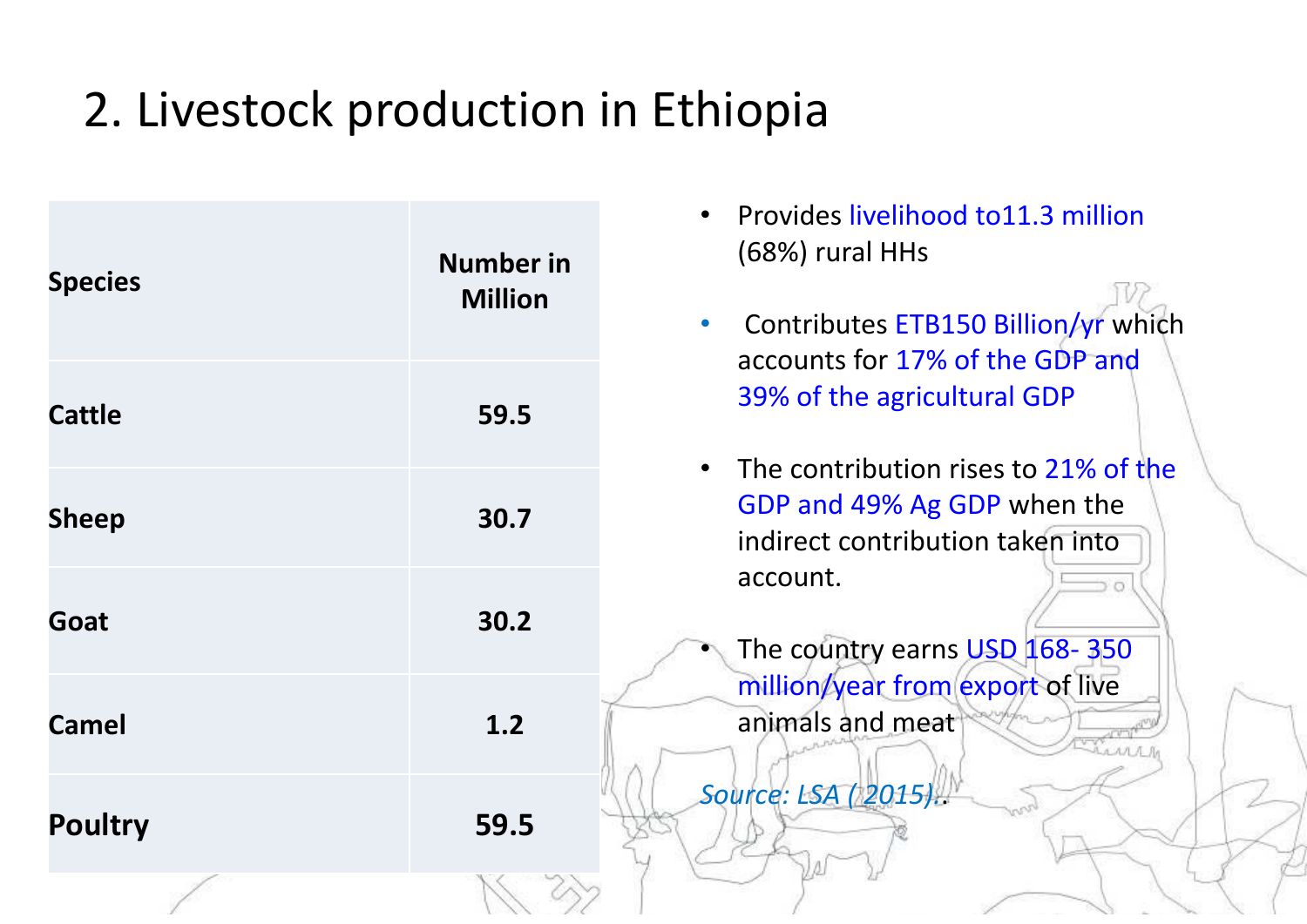#### Organizational Structure of the veterinary services MoAAgricultural Development SMSMLivestock Production and health sMsMBureau of Agriculture/Livestock Bureau/Agencies of 9 regional states Quarantine Disease Control Export abattoi Quarantine<br>and prevention expection and certification exportification LLITS and Inspection and Public Healthanimal welfare certification $\circ$ District Agri office Vet Drug and Tsetse and Feed adm con Tryps Institute NVI NAIC NAHDIC authority n new ann N Quarantine Export stations and abattoirs check posts Kebele Agri office $\circ$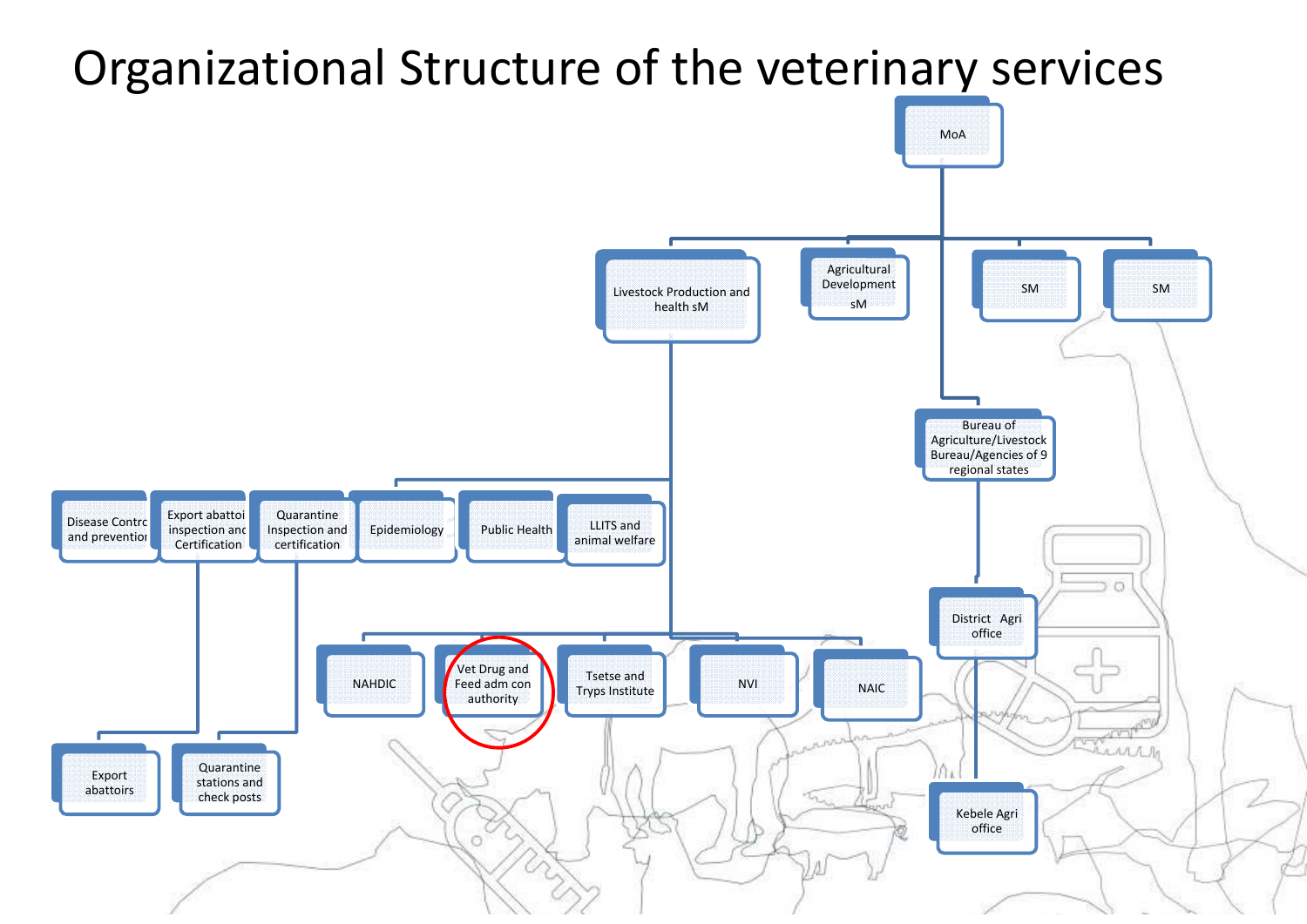## Organizational Structure of VDFACA

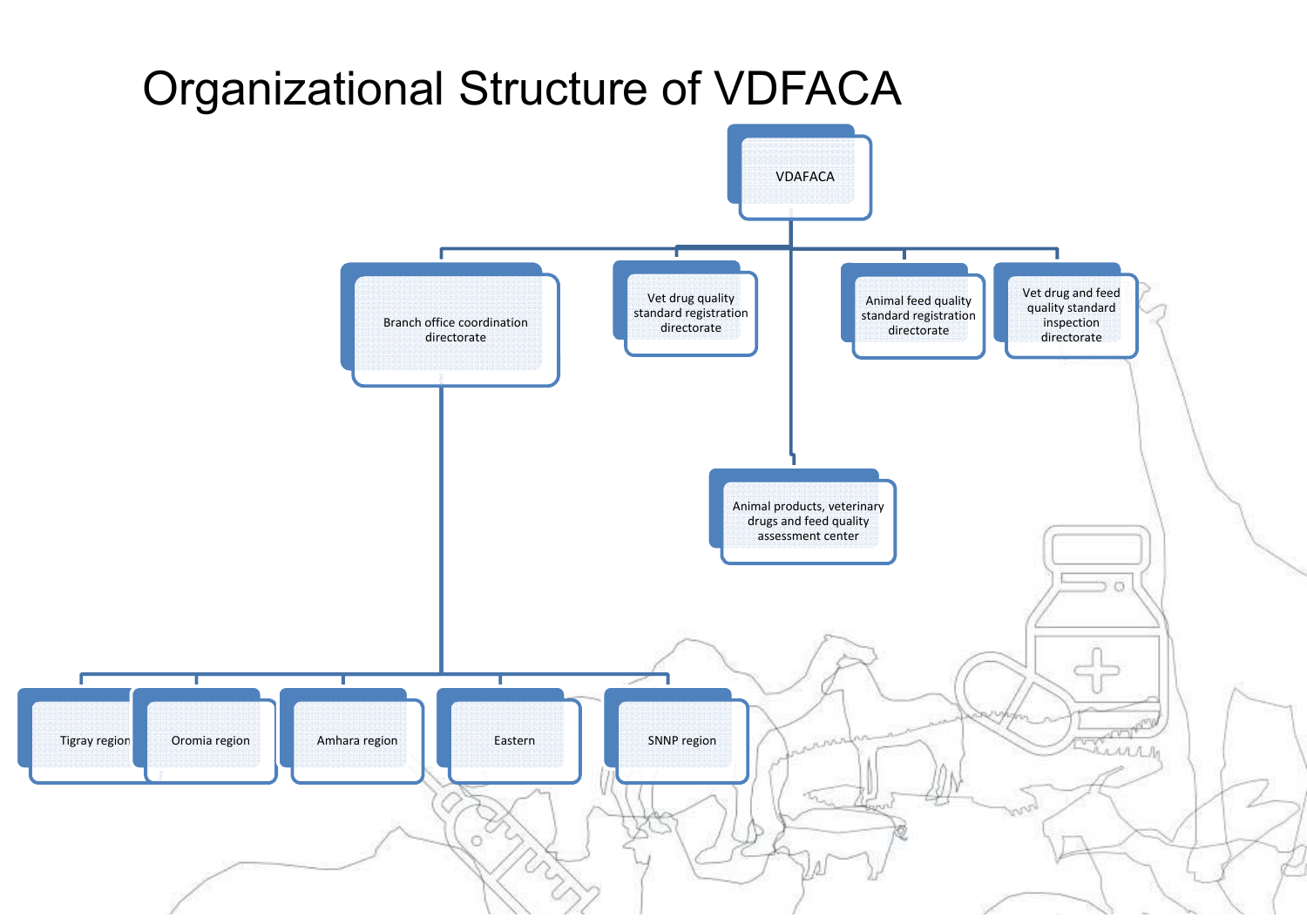# 3. Veterinary drug regulation situation

VDFACA has two main strategic goals for veterinary drugs

**1. Approval and maintenance of quality, safety and efficacy of veterinary Drugs** •VDFACA register veterinary drug manufacturer, veterinary drug importer and veterinary drug wholesalers

•There are three veterinary drug manufacturer registered by VDFACA

- •National veterinary institute
- •East Africa veterinary drug manufacturer
- •Adamitulu Pesticides processing factory

•There are 75 veterinary drug importer, 80 veterinary drug wholesalers and 1427 veterinary drug retailer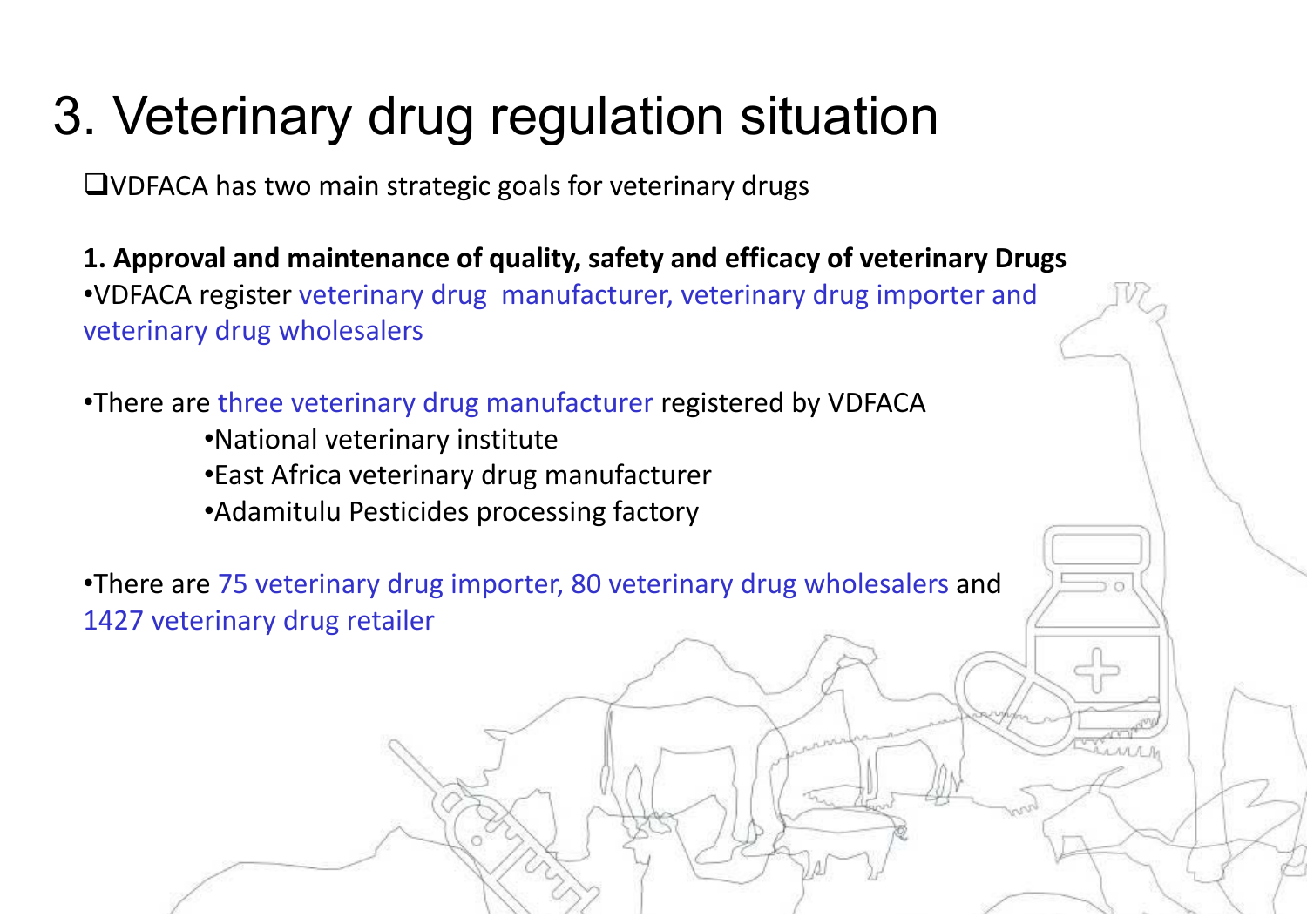## **Number of registered veterinary drug importer and wholesalers**

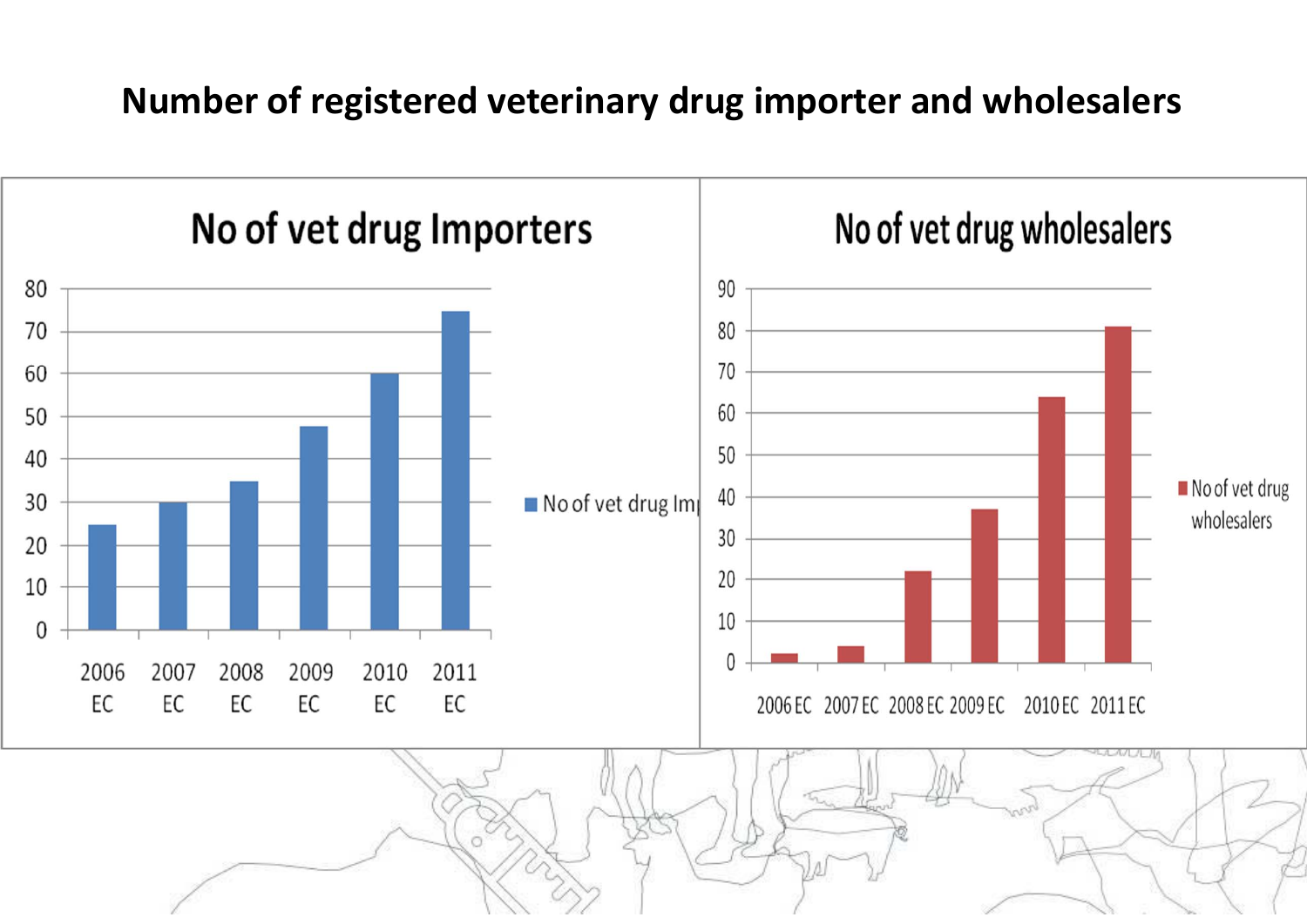#### •VDFACA register veterinary drugs by

- •Dossier evaluation
- •Good manufacturing practice inspection for non stringent regulatory authority country (No need of GMP inspection for SRA country) •Laboratory analysis of pre registration sample
- •After that we give veterinary drug registration certificate valid for 5 years.
- •The registered veterinary drugs should be renewed every 5 years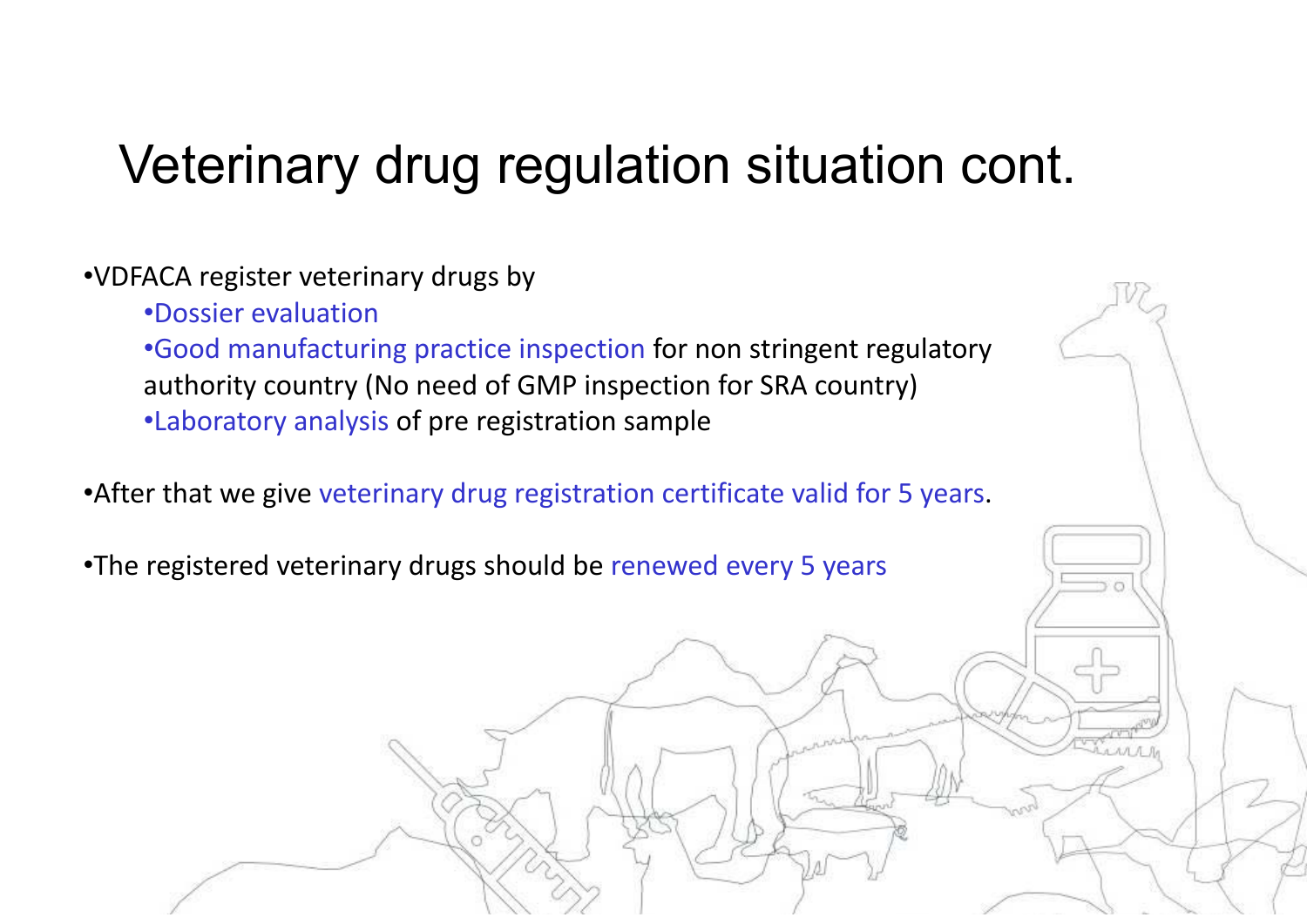#### **No of registered vet drug**



**No of new registered vet drug** 

**No of Re registered vet drug** 

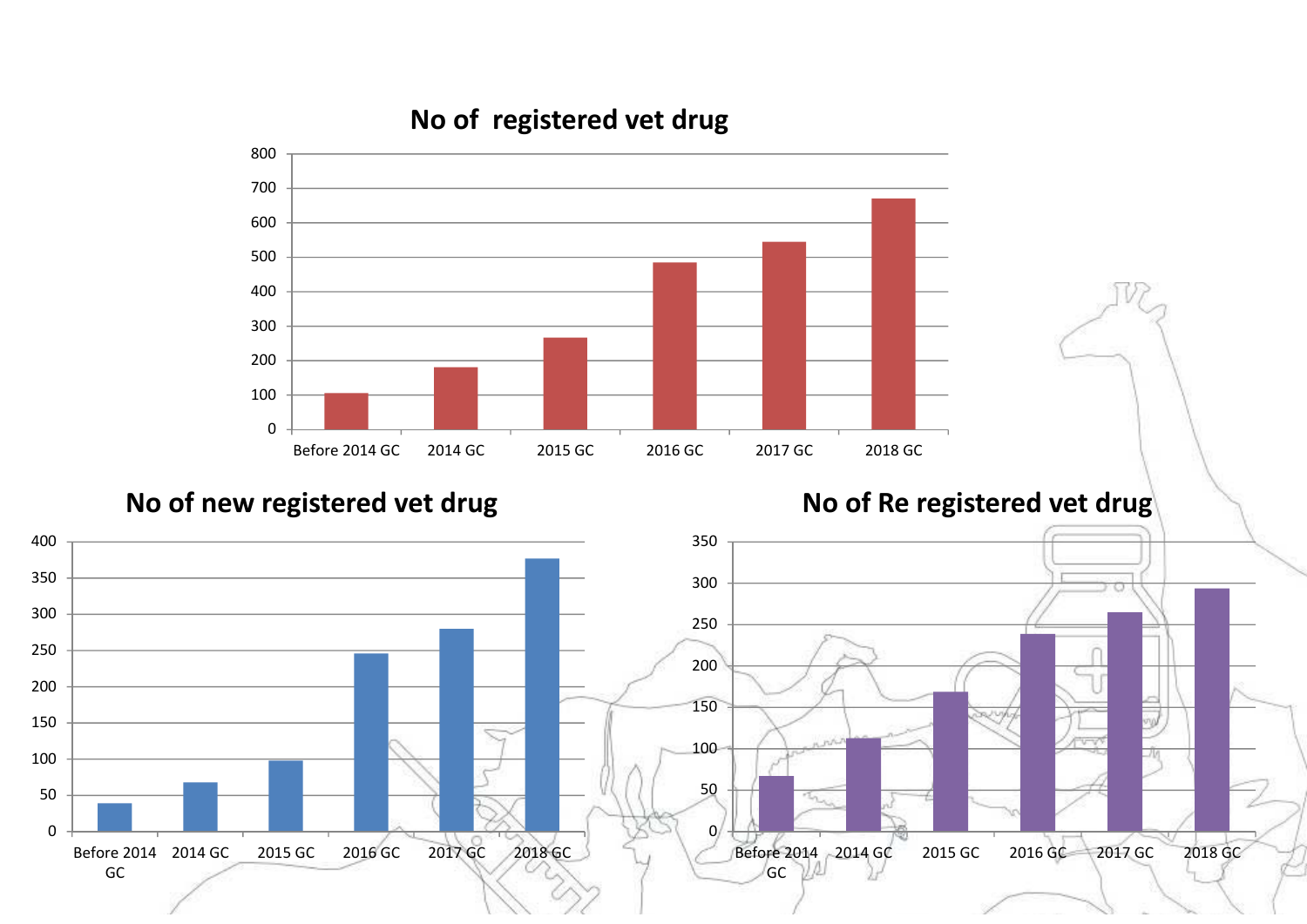- •Veterinary drug registration and certification directorate
	- •Approve pre import permit
- Branch office coordination directorate
	- •Approve import release at the port
	- •Collect consignment sample from port (either randomly or when suspect)
- Veterinary drug and feed inspection directorate
	- •Inspect the veterinary drugs in the warehouse for about storage condition and distribution
	- •Collect PMS (Post Marketing sample ) from the market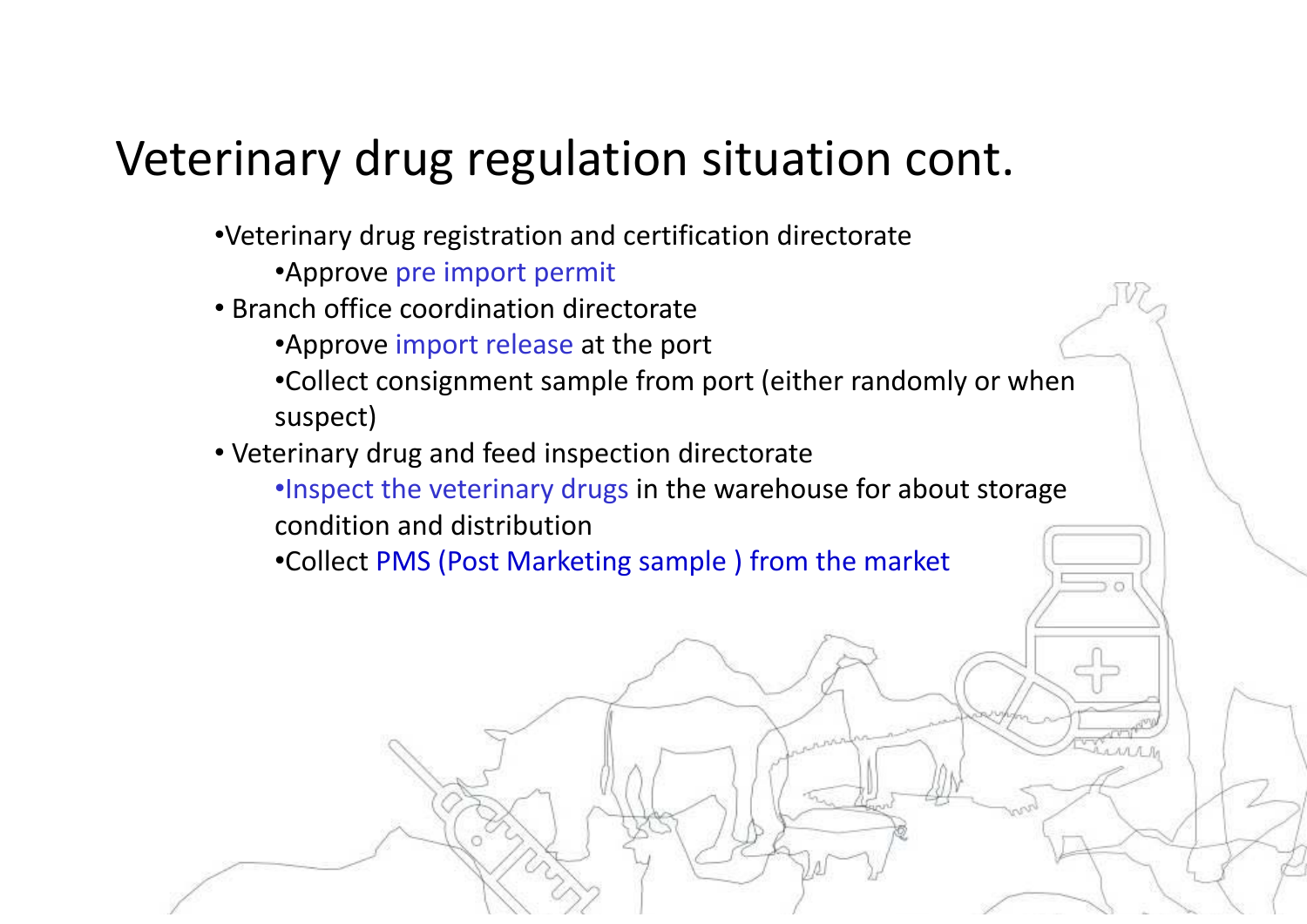•Animal products, veterinary drugs and feed quality assessment center was cheek the quality of pre registration, consignment and PMS (Post Marketing sample )

•Tests done for veterinary drugs by quality control laboratory of VDFACA

- •Disintegration
- •Dissolution
- •Assay test/ API/
- •Friability
- •Sterility
- •Safety
- •Identity

• VDFACA outsource some of tests (vaccine analysis tests for AU-PANVAC) •Up to now we have got 5 drugs(Like Tetramisole HCL, Albendazole 600mg, 300mg, 2500mg and Ivermectine 1% injection) below the standard by taking PMS and consignment sample ,

•VDFACA decided the failed veterinary drug should be collected by the importer and to be recalled to the manufacturer

•In addition the veterinary drug registration certificate was cancelled the registration certificate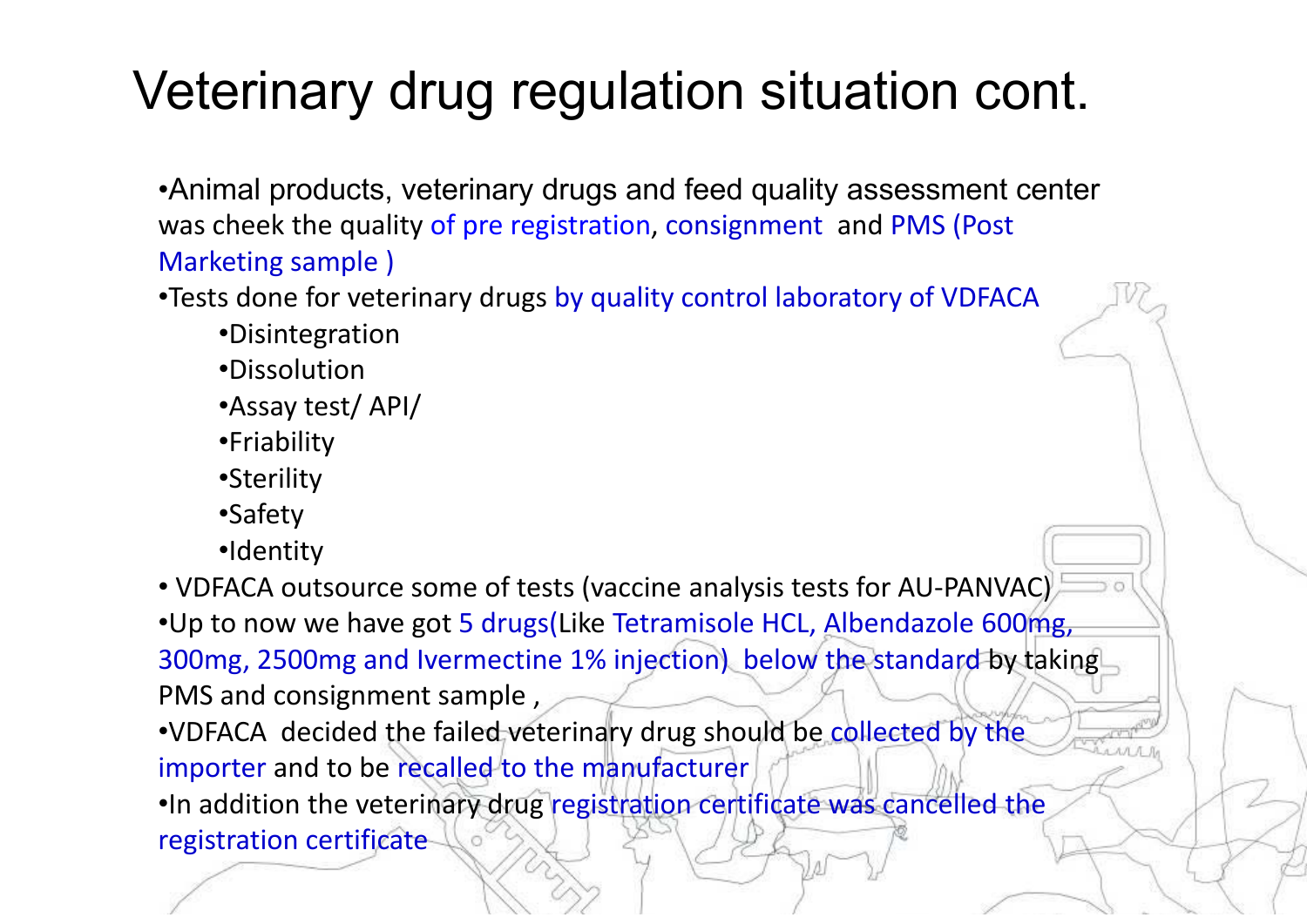•VDFACA has also prepare important documents like

- •Number of directives
- •Updated national drug list
- •Rational use of veterinary drug manual
- •Veterinary standard treatment guideline (on process)
- •Veterinary drug management manual (on process)

•VDFACA was also give training for more than 5000 animal health professionals about rational use of veterinary drugs, consequence antimicrobial resistance and pharmaco vigilance reporting system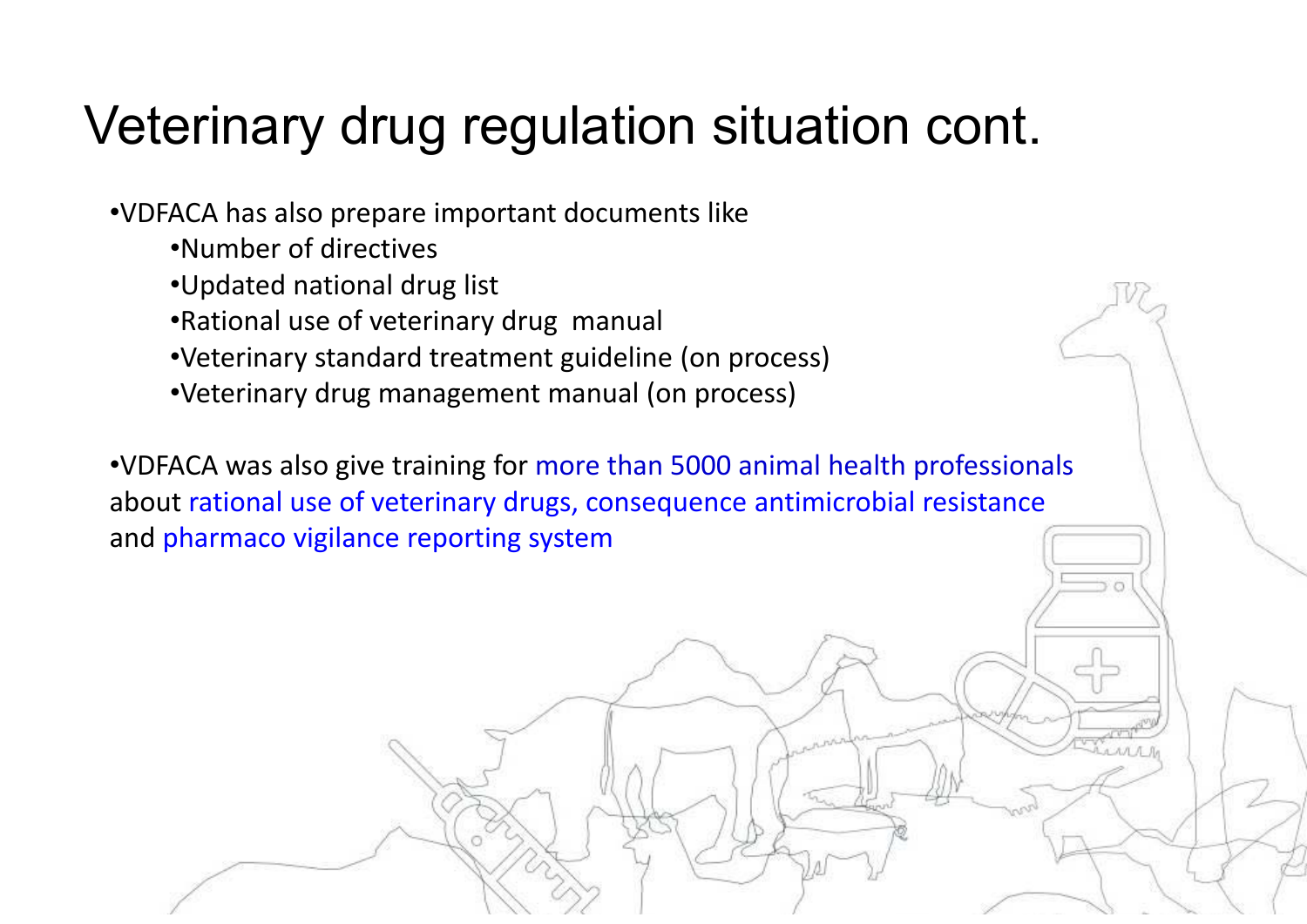## **2. The second main strategic goal is control of illegal drugs**

- VDFACA classify in to three zones based on status of illegal drugs
- Based on that VDFACA establish 5 branch office with port
- Activities done by VDFACA to reduce illegal drugs
	- Community mobilization for the control of illegal drug use
	- Development of committee (Task force) from different offices for control of illegal drugs
	- Workshop for lawyers, attorneys, polices and animal health professionals to improve awareness about the proclamation
	- Survey on status of illegal veterinary drugs to each region for each year to know about the effect of intervention on illegal drugs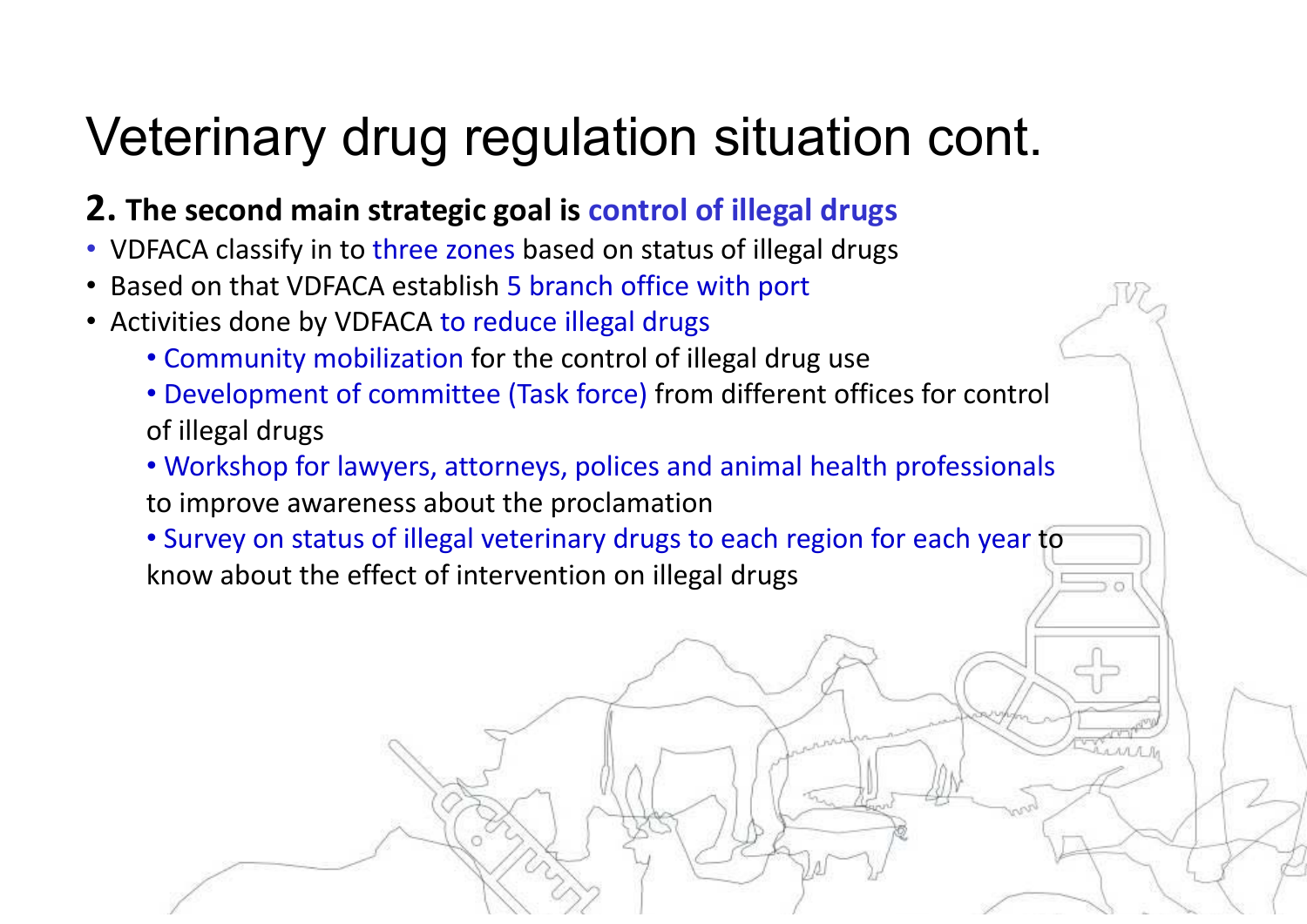•Challenges

•Shortage of availability of important but less demanded veterinary drugs

•Shortage of laboratory consumables and reagents due to shortage of currency

•Lack of trained personnel's working for maintenance of the laboratory equipments

•Lack of involvement of polices and lawyers in the control of illegal drugs. Due to luck of awareness

• Weak regulation of veterinary drugs at regional levels due to The regulatory body in the regions was not well established.